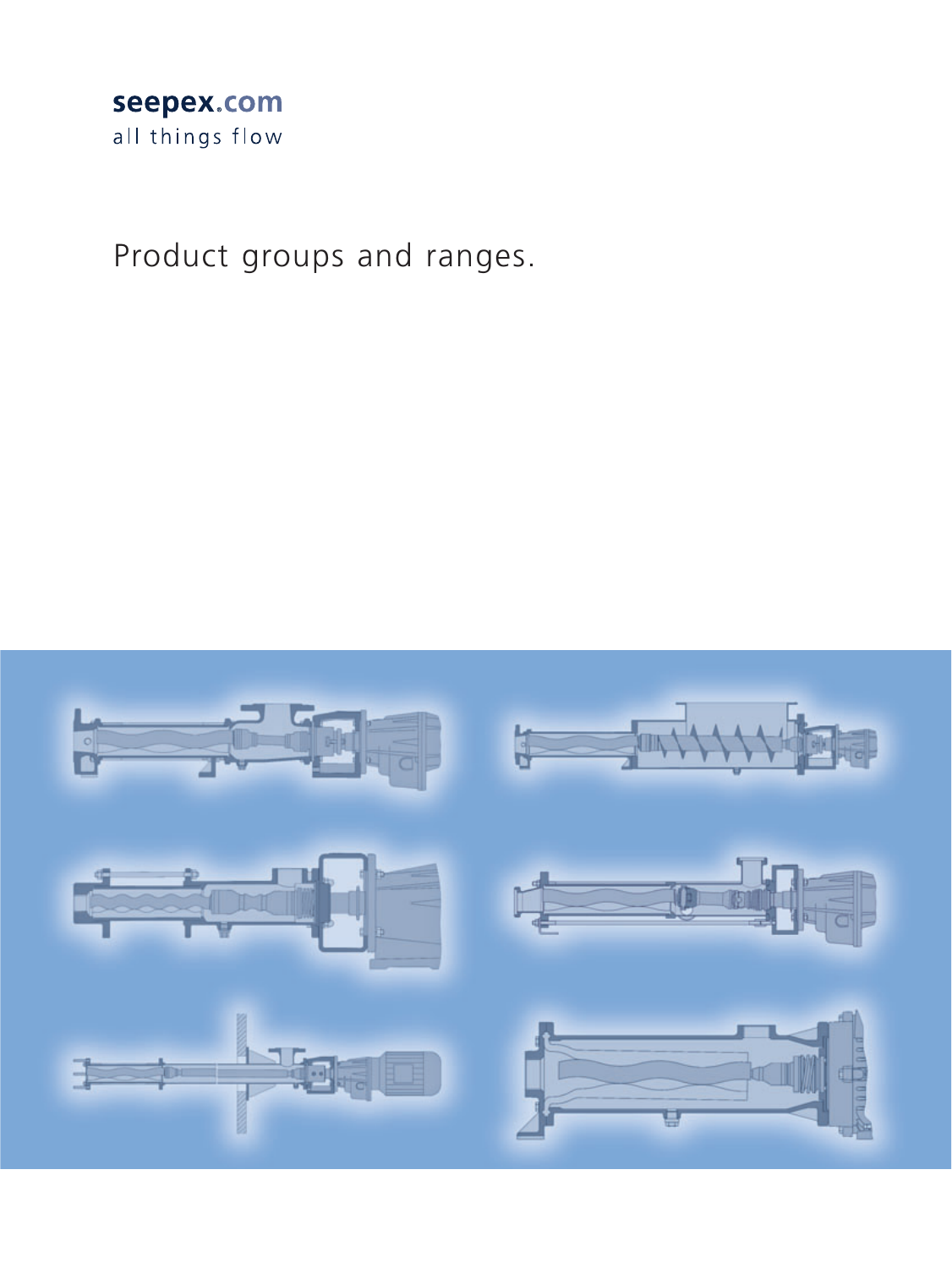### Welcome to seepex.

seepex is a leading global supplier of products and services for conveying and controlling liquids.

The first seepex progressive cavity pump was manufactured in 1972 in Bottrop, Germany. Today nearly 330 of our 520 worldwide employees work here on the development, manufacture and distribution of progressive cavity pumps, macerators and control systems to suit our customers current and future needs.



In addition to highly modern production facilities, other areas of technological excellence in Bottrop are departments and laboratories for basic research, product development / planning as well as information technology.

For over 30 years we have been helping environmental engineers, companies dealing in foods and beverages, the chemical and paper industries, oil and gas production and industries ranging from agriculture to the zoological parks by providing them with the optimal technical and economical solutions for their conveying problems.

We have created this foundation through competent application expertise in form of consultation, development, project management and delivery. Our product and industry specialists develop tailor-made solutions for the most diverse applications. Using our modular pump system we can design a pump specifically for each application. This ensures lower energy consumption, reduced maintenance costs, increased operational safety, better utilisation of capacity and higher productivity and profits for our clients.

seepex offers you these products and services – through a worldwide sales and service network.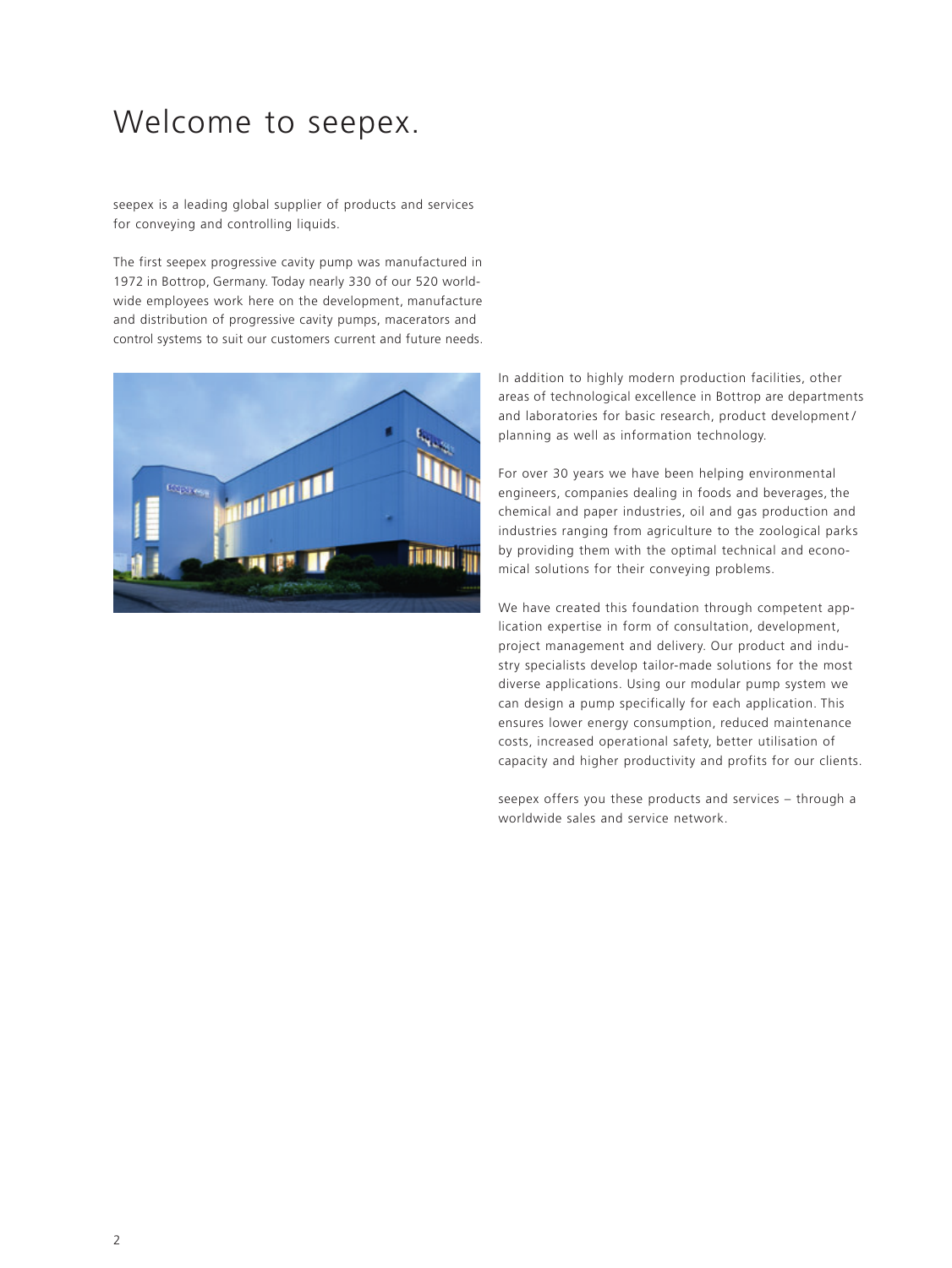### The pump modular system.

seepex makes progressive cavity pumps with a characteristic feature: the conveying elements are formed by the intersecting geometries of <sup>a</sup> helical rotor and <sup>a</sup> double internal helical stator. They are manufactured using a modern quality management system that satisfies the highest technical specifications, and are manufactured exclusively with the most modern technologies. Each pump is designed according to the unique requirements of the industry sector, application and product being pumped.

This has been the basis for the development of our modular pump system. There are 8 product groups in all and 27 ranges with capacities from 0.1 l/h to 500 m3/h (1cc/min. to 2200 GPM) and differential pressures of up to 48 bar (720 psi). Whether you need to transport extremely viscous media, precisely meter the smallest quantities, maintain the highest levels of hygiene, or resist the erosion caused by abrasive solids – there is a seepex solution for the most extreme applications.

When investing in a pumping system, the purchase costs only constitute a small proportion of the total investment. Consideration must be given to the life cycle costs of the entire system. Installation and commissioning costs, energy consumption, maintenance and repair costs, the expense of idle equipment and production downtimes must be kept as low as possible in the interests of efficiency and productivity.

You can achieve this through the high technical standards inherent in our pumps. The application specific construction and our extensive service program enhance each phase of the life of the pump.

seepex progressive cavity pumps in general:

#### **Wide application range**

They are particularly suitable for handling abrasive and even aggressive products with all degrees of viscosity. They can be used on fluids at temperatures of between -20°C and +180°C (0°F–360 °F) and can transport products with a capacity of 0.1 l/h up to 500 m3/h (1 cc/min. to 2200 GPM), independent of discharge pressure or the DS content of the product. Differential pressures of up to 48 bar (720 psi), and higher in special cases, are available.

#### **Gentle, precise and trouble-free**

Handling sensitive products often requires <sup>a</sup> pump with specific characteristics incorporating low shear rates, accurate metering/flow together with minimum pulsation. seepex progressive cavity pumps incorporate all these qualities. Additionally they have no check valves to clog and the cavities within the pump progress from the suction to the discharge without changing their shape.

#### **High suction lift capabilities**

Typical for seepex: Excellent self priming characteristics, even on gaseous liquids are possible to 9 m, 27 ft. with reliable operation.

#### **Versatile**

Integration of <sup>a</sup> seepex progressive cavity pump into <sup>a</sup> customer´s facility is easily accomplished, as they can be installed horizontally, vertically or in almost any position. Pump flow is reversible with shaft rotation. Versatility can be further extended by fitting various options of open hoppers and feeding arrangements to assist non flowable products into the pumping elements, the rotor/stator.

#### **Service-friendly**

seepex progressive cavity pumps are designed to be very service-friendly. The drive shaft plug-in connection, the universal joints, the sealing arrangements and the external flange with thru-bolt construction all contribute to the service-friendly character of our designs. It is a guiding principle of all seepex designs.

#### **Economical**

seepex guarantees state of the art products, the highest quality of all components, optimised design and manufacturing capabilities to increase efficiencies resulting in a long pump life time and low operating costs.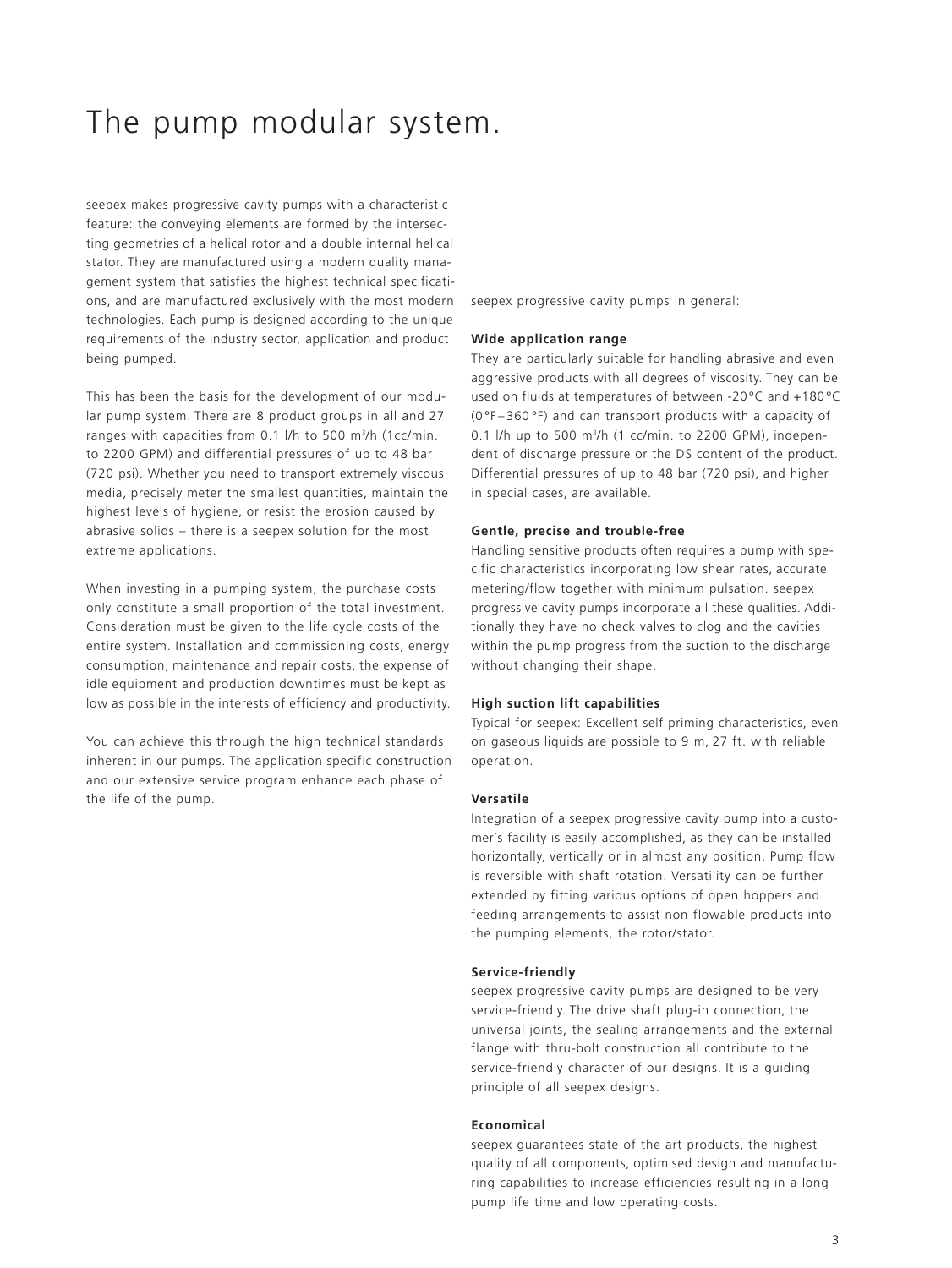### N – Standard pumps

The two ranges of pumps within the product group N form the basis of all seepex progressive cavity pumps. They are available with various rotor/stator geometries (conventional, 6L, even wall and Tricam) and can be applied in virtually all industrial sectors – for conveying thin to viscous media with or without solids.

#### **Features**

- **•** Minimal pulsation, controlled flow, so that no pulsation dampers or compensators are required
- **•** Self-priming, even with air or gas liquid mixtures of up to 9 m (29.5') of water
- **•** Installation versatility as pumps can be mounted either horizontally or vertically and the suction casing can be rotated
- **•** Products with solids can be conveyed gently without damage
- **•** Direction of rotation and fluid flow are reversible
- > Conveying capacity: up to 500 m3/h (2200 GPM), Pressure: up to 48 bar (720 psi)

#### **Range BN**



**Range NS/N**



# T – Open hopper pumps

There are 9 ranges of open hopper pumps. They are used for viscous media that have only little or no flowability. T pumps have a feed hopper and an auger feed screw to positively feed the product into the pumping elements.

#### **Features**

- **•** These pumps incorporate an open hopper and auger feed screw which enables highly viscous products to be fed into the pumping elements
- **•** The pitch and diameter of the auger can be adjusted according to operating conditions for optimal product feed
- **•** The feed hopper can be designed to suit diverse application conditions
- **•** Pump hoppers can be fitted with integral bridge breakers
- **•** Range BTM pumps incorporate patented cutting knives for chopping and crushing the pumped product
- > Conveying capacity: up to 500 m3/h (2200 GPM), Pressure: up to 48 bar (720 psi)

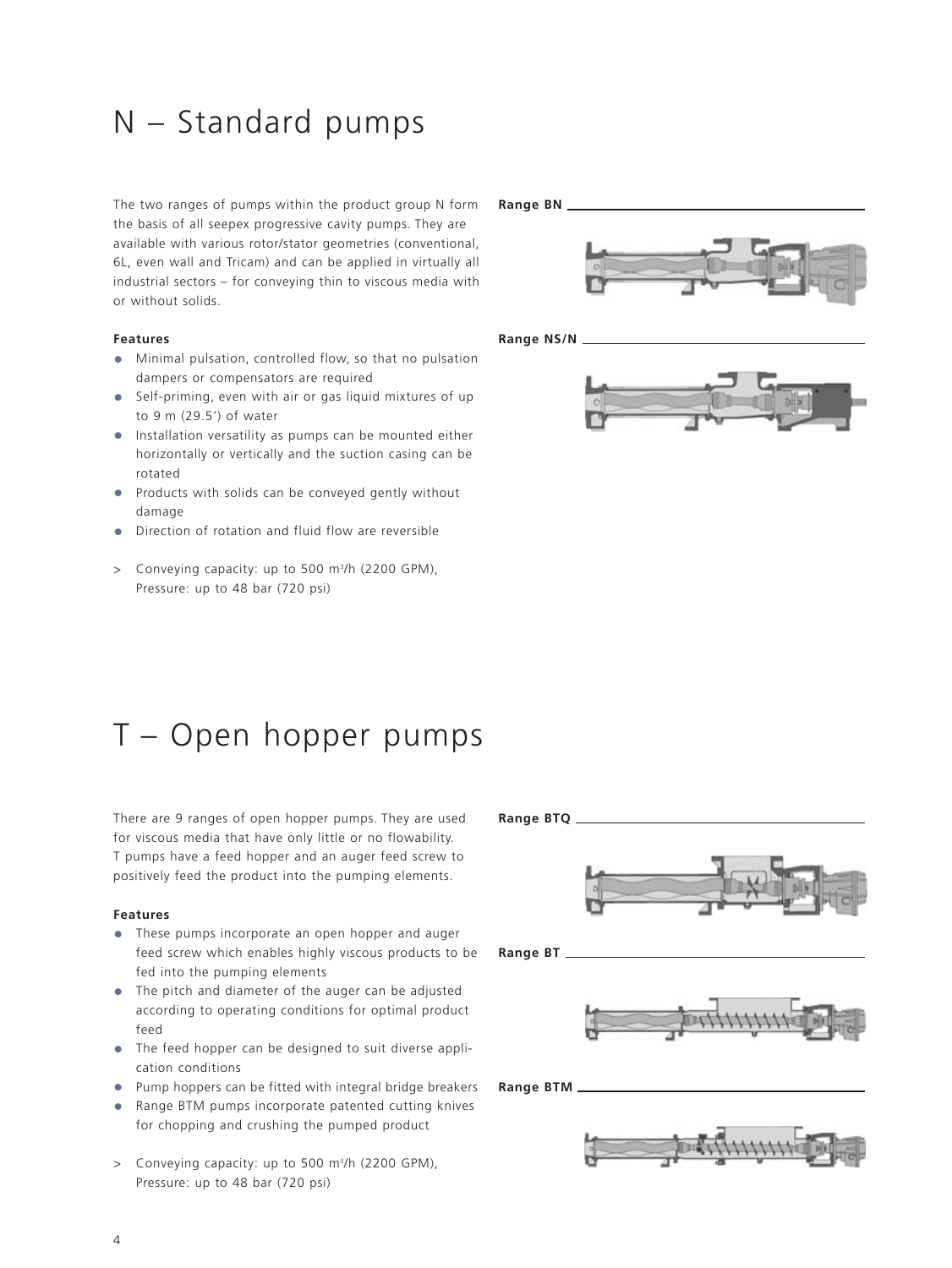# T – Open hopper pumps

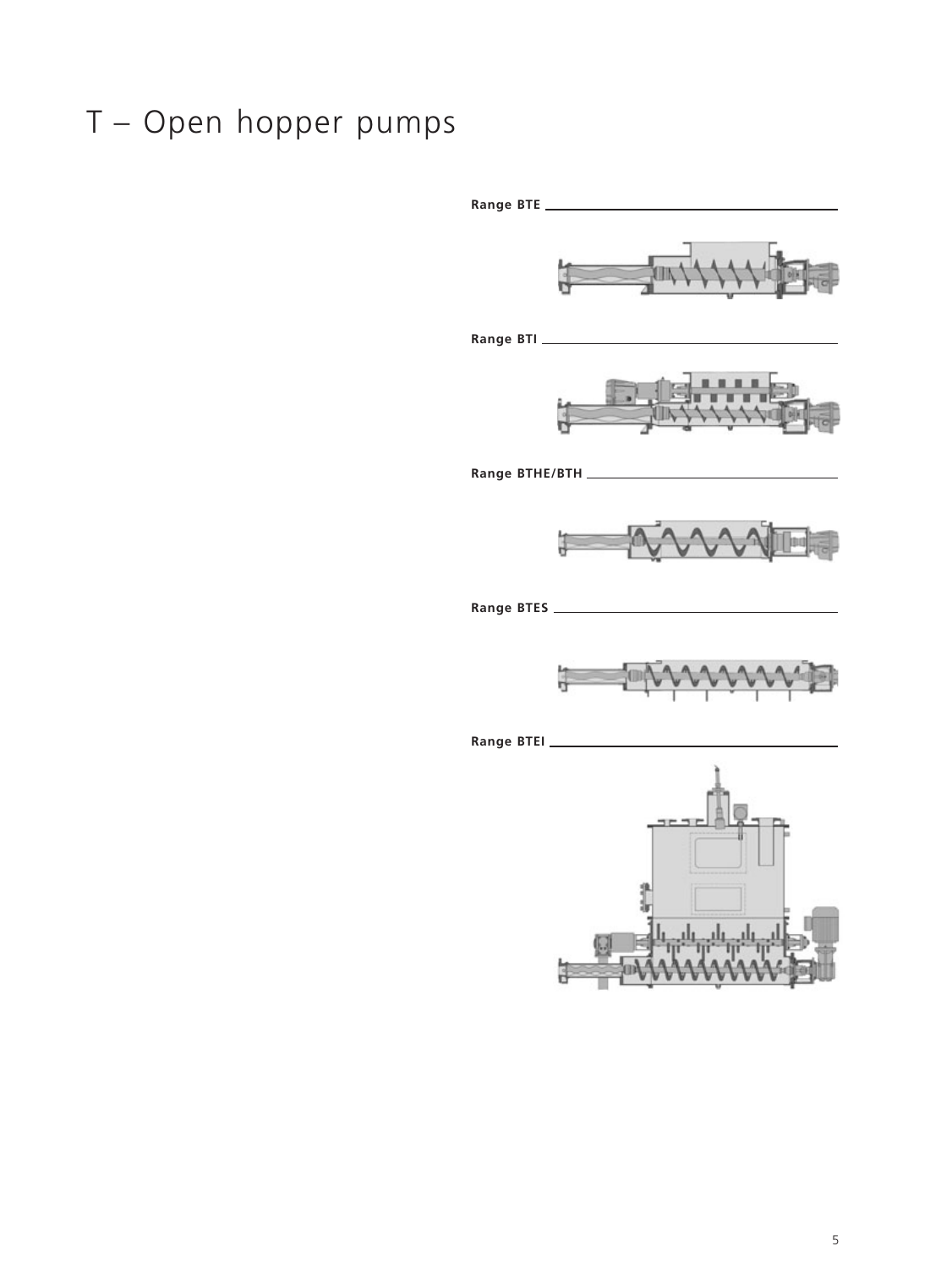# CS – Food grade pumps

The 3 product ranges of the CS product group are used primarily in the food, pharmaceutical, cosmetics and chemical industries. "C" stands for CIP (Cleaning in Place) and "S" for SIP-capability (Sterilisation In Place) of the pumps. CS pumps satisfy the highest requirements with regard to gentle conveying, sanitation, cleaning and sterilisation.They are certified acc. to the 3-A Sanitary Standard of the US and designed in compliance with the EHEDG directives

#### **Features**

- **•** Gentle handling of flowable and high viscosity products with controllable flows and pressures
- **•** Easy cleaning: optimised pump casing designs with minimal residual volume that provide simple CIP operations
- **•** Service-friendly with easily disassembled universal joints
- **•** Sanitary mechanical seals selected for the respective application
- **•** Stator materials and secondary seals with FDA approval available
- **•** SIP with steam is an available option with cycled operation of the pump
- > Conveying capacity: up to 130 m3/h (575 GPM), Pressure: up to 24 bar (360 psi)

## D – Dosing pumps

The 6 ranges of dosing pumps can be used in virtually all industries for the metering and dosing of precise quantities. They are particularly good for low-pulsation conveying of low to high viscosity fluids, as well as media containing solids and those that are chemically aggressive.

#### **Features**

- **•** Simple interchangeability due to their modular construction
- **•** Low pulsation, no pulsation dampeners required
- **•** High metering accuracy (deviation ±1%)
- **•** Constant flow, independent of pressure
- **•** Eliminates control valves
- **•** No ball valves to clog
- > Conveying capacity: up to 1000 l/h (380 gph), Pressure: up to 24 bar (360 psi)





**Range BCSB**



**Range BTCS**



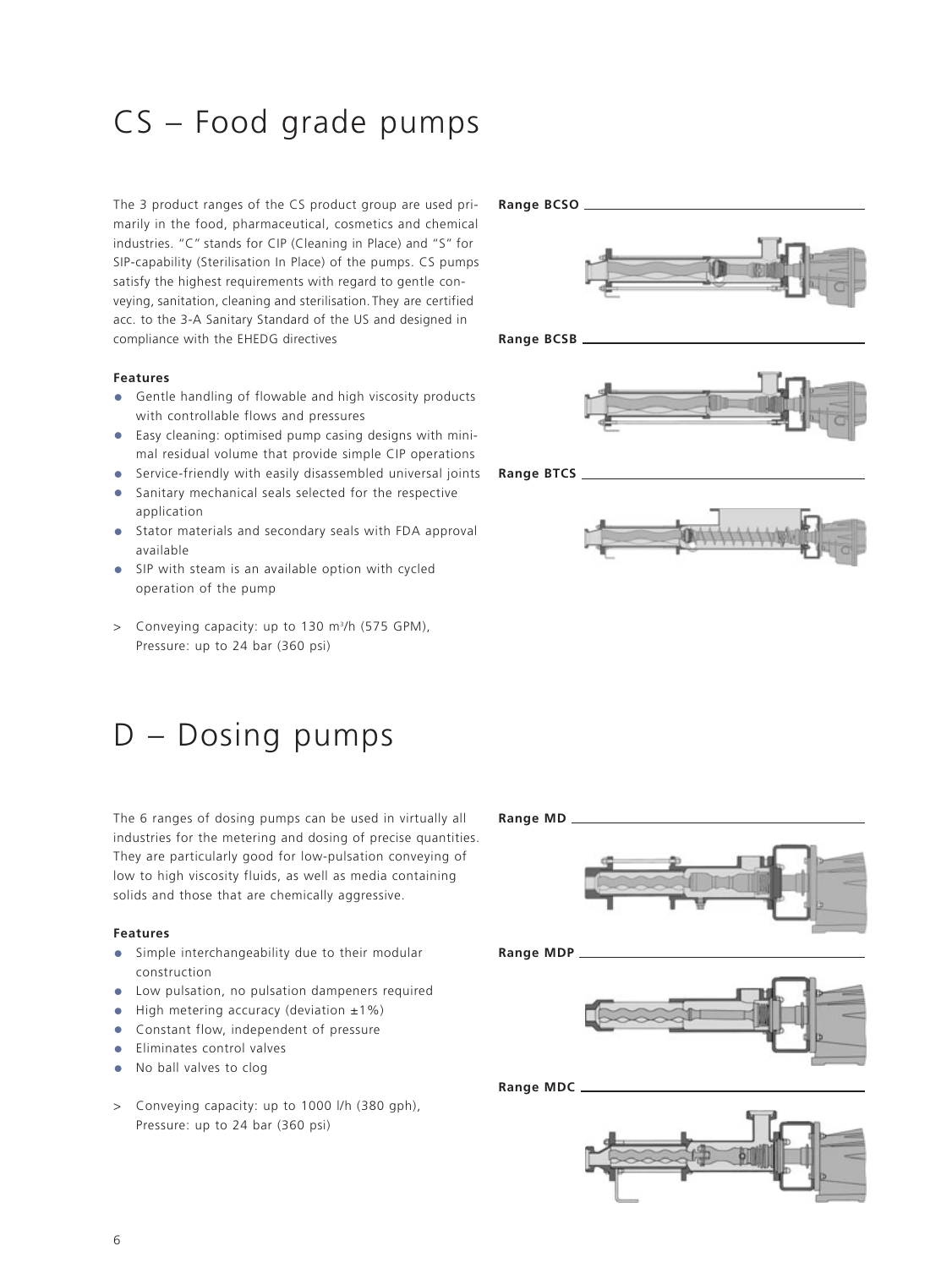# D – Dosing pumps





7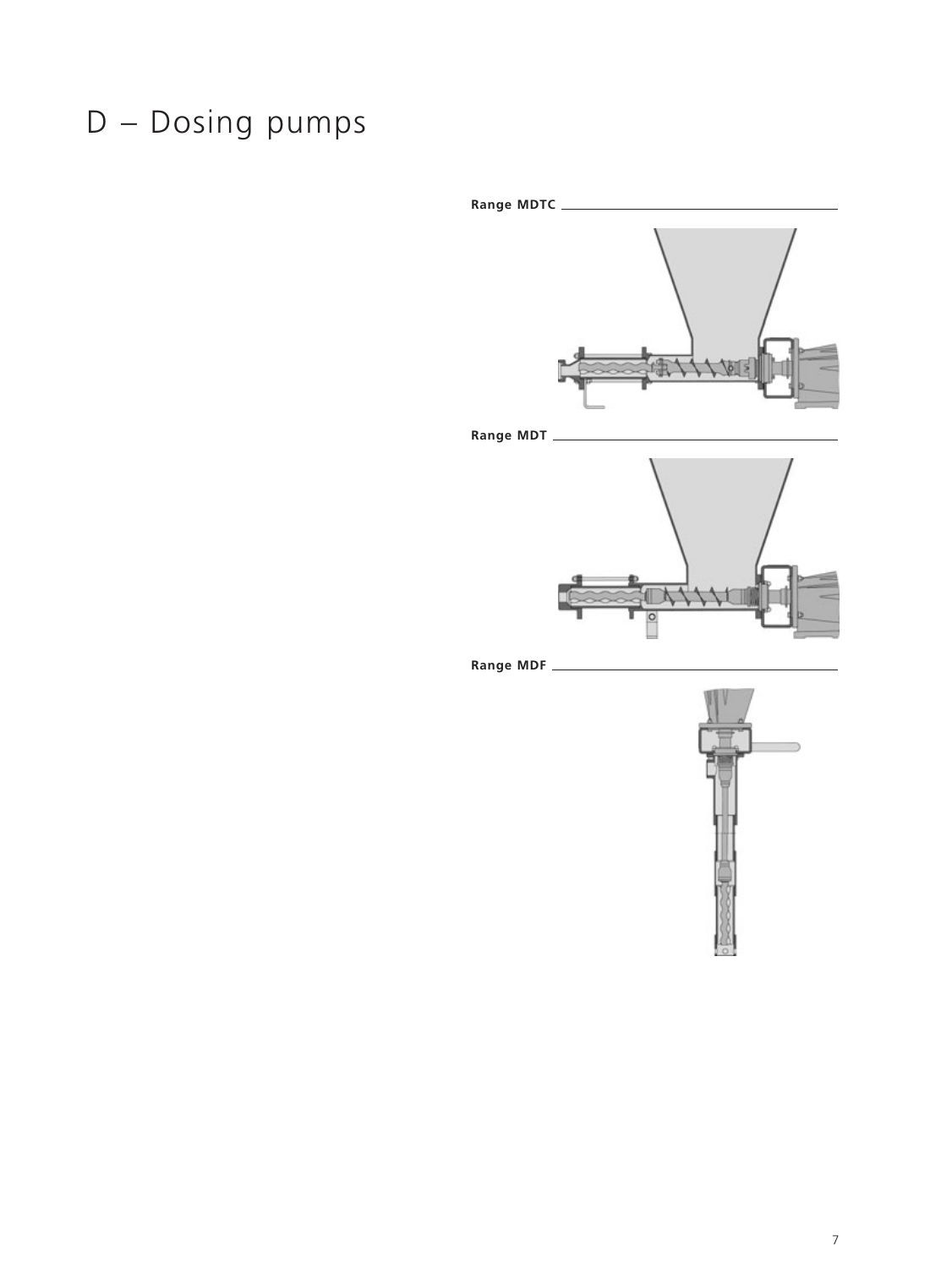# E – Semi-submersible pumps

Semi-submersible pumps are installed vertically. They pump liquids of different viscosities, which may be abrasive or even corrosive. Due to their high efficiencies, a minimal footprint and their maintenance-friendly design, seepex semi-submersible pumps have low life-cycle costs and are a viable alternative to other pump systems.

#### **Features**

- **•** Service-friendly with a standard atmospherically cooled drive
- **•** Customised lengths
- **•** Various installation configurations are available to suit the most unusual applications
- **•** Space-saving construction
- **•**Overcomes NPSHA limitations
- > Conveying capacity: up to 300 m3/h (1300 GPM), Pressure: up to 12 bar (180 psi)

#### **Range BE**

Semi-submersible variant U



#### **Range BE**  Semi-submersible variant O



**Range BE** Semi-submersible variant K

**Range BE**  Semi-submersible variant W



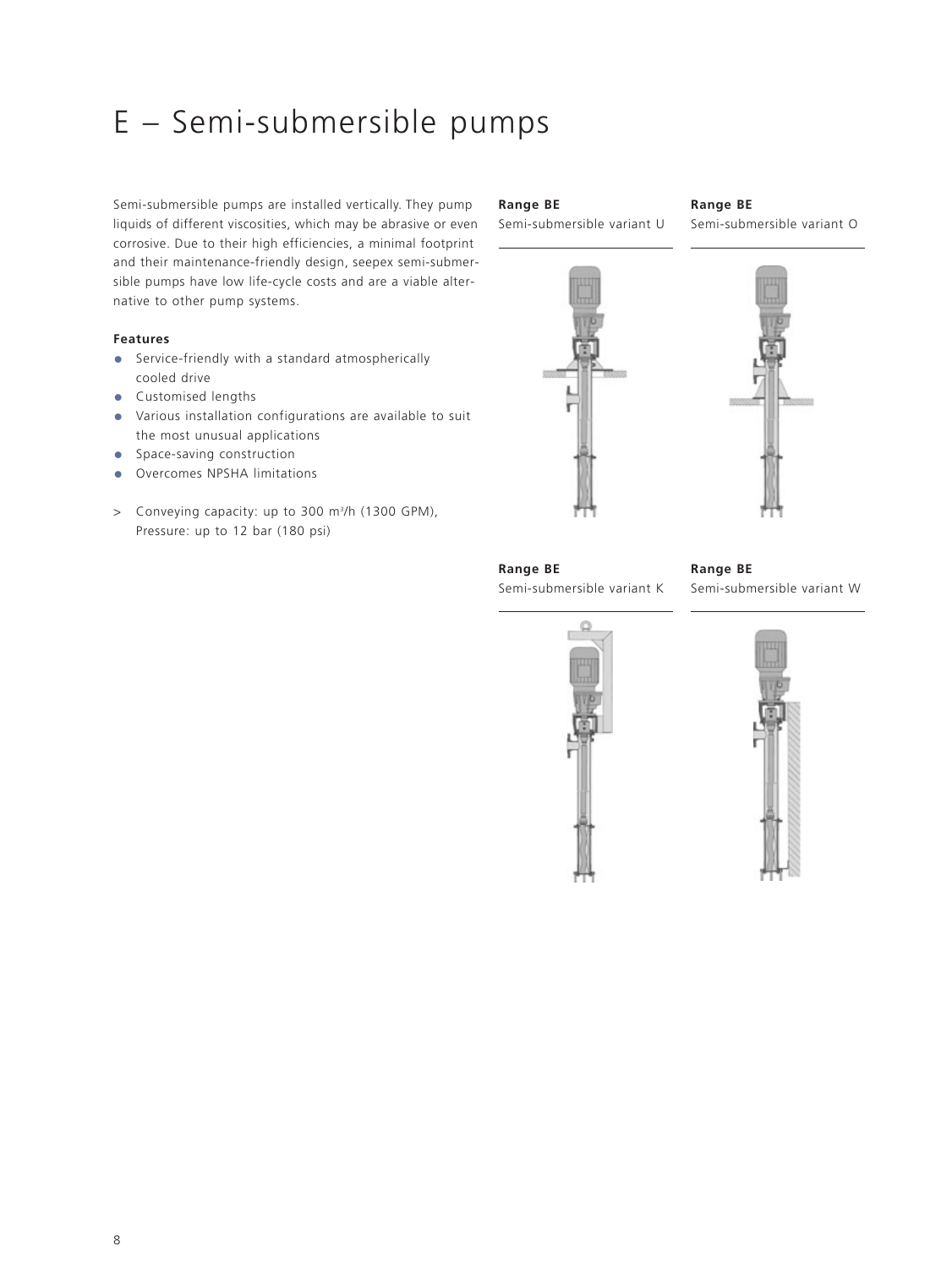# W – Wobble pumps

Wobble pumps in block design perform well in almost all industries. They convey liquids of all viscosities, even those with high solids, are very simple to use and particularly efficient.

#### **Features**

- **•** Service-friendly and particularly efficient: simple pump structure, rapid replacement of pumping elements
- **•** Space-saving with a short, compact design, direct flange-mounted drive (block design)
- **•** Flexible stator, fixed on one end
- **•** Rotating unit with only one universal joint
- > Conveying capacity: up to 10 m3/h (45 GPM), Pressure: up to 4 bar (60 psi)

#### **Range BW**



### M – Macerators

While the 2 ranges of seepex macerators are primarily used for municipal and industrial wastewater, they are also used for diverse applications in other industries. They chop almost all solid and fibrous components and increase the operating time and service life of the downstream equipment. The degree of maceration can be controlled by varying the flow rate, the drive speed and the shear plate design.

#### **Features**

- **•** Longer service life and increase of operational safety of downstream equipment
- **•** Lower power requirements than other macerating methods due to the unique cutting principle
- **•** Controlled maceration by using shear plates with holes of different sizes and variable drive speeds
- **•** Service-friendly with simple replacement of the complete cartridge-style headstock
- **•** An optional integrated heavy solids separation unit
- > Flow rate: up to 150 m3/h (660 GPM)

#### **Range U**

with solids separator

**Range I** 



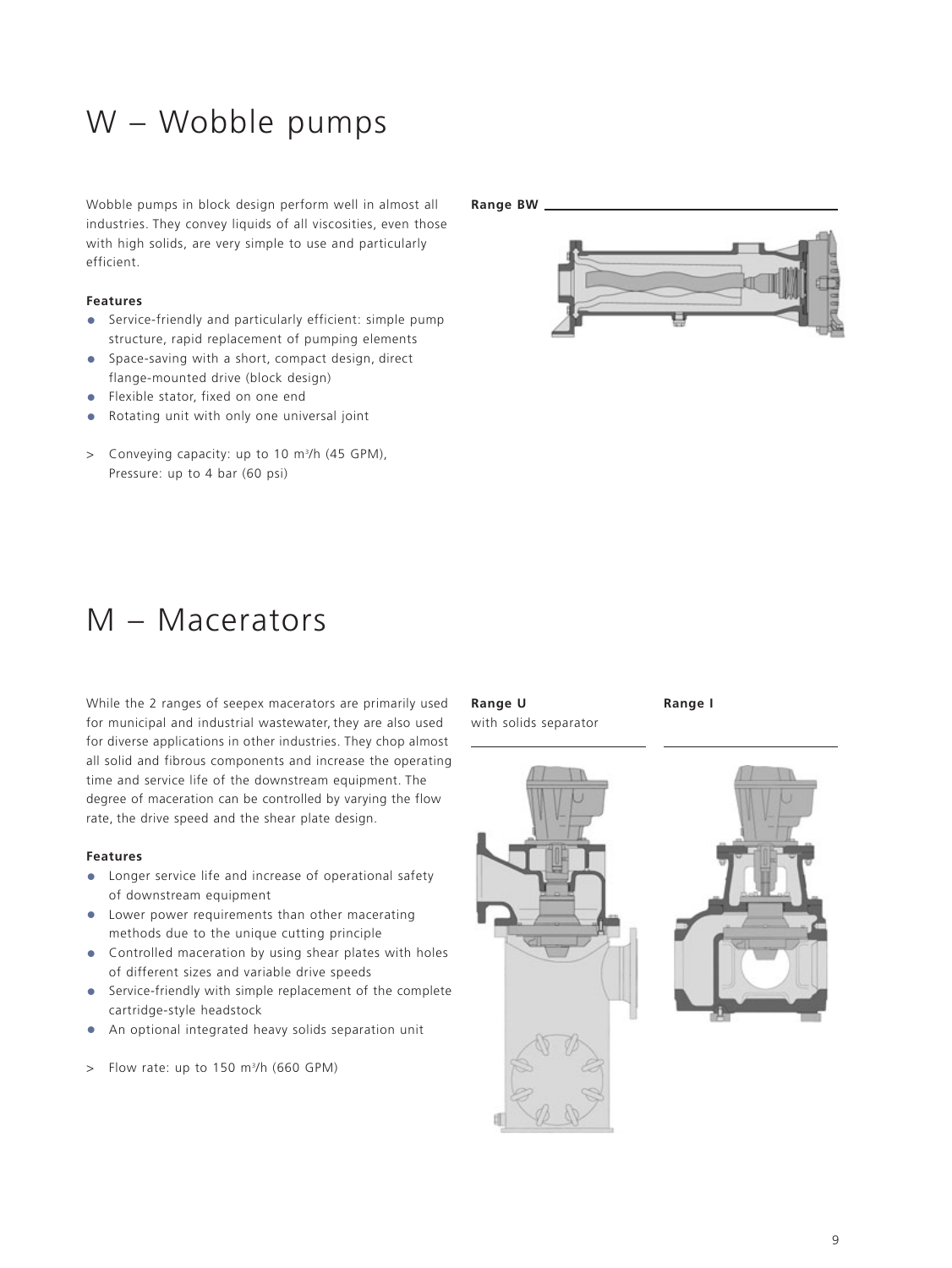# CO – Control systems

We tailor our control systems (CO = Control) to optimise the **Switch cupboard** pump and the process. Standardised modules are available for dosing applications and the pumps protection, e.g. overpressure or dry-running. In addition, we provide individualised control solutions by consulting with our customers which can include component supply or complete panel design.

#### **Features**

- **•** Single source supply of pumps and controls
- **•** Development of customer-specific solutions can be integrated with seepex products
- **•** Simple integration into existing systems
- **•** Standardised modules
- **•** Network-compatible compact controllers
- **•** Competent support including project planning and commissioning
- **•** Optimises pump and process



### **Control module**

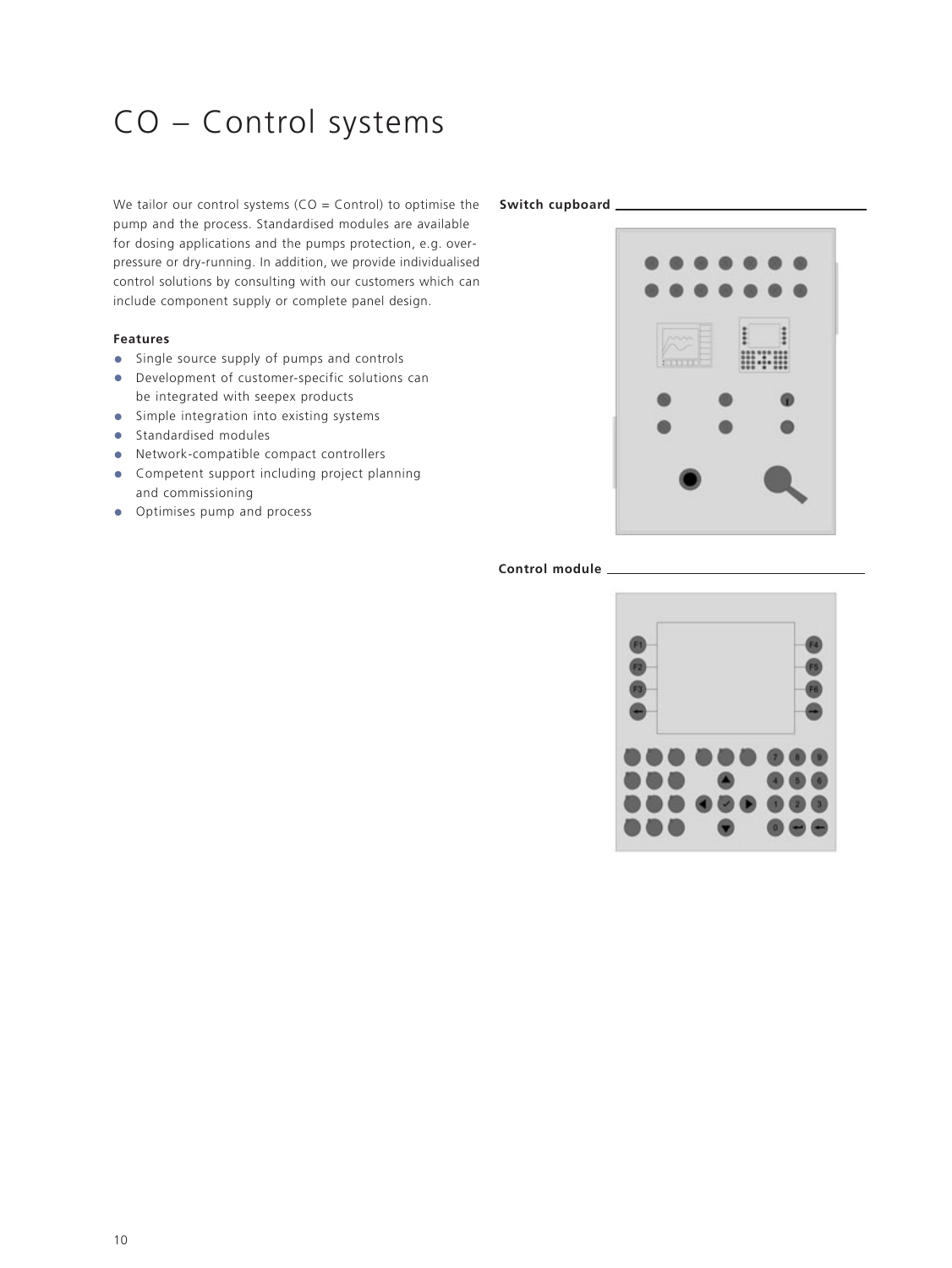# seepex products in particular.

seepex products have been used very successfully and are proven for the most difficult conveying duties. The modular design consisting of 8 product groups and 27 ranges enables

the most economical and technical solution to be selected for each application. It´s no surprise that our pumps are indispensable in many industrial areas.

| <b>Product groups</b>                                                                                                                                                                                                               | > | N         | CS | т         | D         | Е | w | М | CO             |
|-------------------------------------------------------------------------------------------------------------------------------------------------------------------------------------------------------------------------------------|---|-----------|----|-----------|-----------|---|---|---|----------------|
|                                                                                                                                                                                                                                     |   |           |    |           |           |   |   |   |                |
| Domestic waste water treatment                                                                                                                                                                                                      |   | $\bullet$ |    |           | $\bullet$ |   |   | O | $\bullet$      |
| Industrial waste water treatment                                                                                                                                                                                                    |   | $\bullet$ |    |           |           |   |   | ۰ | $\bullet$      |
| Flocculant metering                                                                                                                                                                                                                 |   |           |    |           |           |   |   |   | $\bullet$      |
|                                                                                                                                                                                                                                     |   |           |    |           |           |   |   |   | $\bullet$      |
| Sludge dewatering<br>Chemical dosing                                                                                                                                                                                                |   |           |    |           |           |   |   |   | $\blacksquare$ |
|                                                                                                                                                                                                                                     |   |           |    |           |           |   |   |   |                |
| Flue gas desulfuration<br>Oil-water-separation                                                                                                                                                                                      |   |           |    |           |           |   |   |   |                |
|                                                                                                                                                                                                                                     |   |           |    |           |           |   |   |   |                |
|                                                                                                                                                                                                                                     |   |           |    |           |           |   |   |   |                |
| Fresh-water conditioning                                                                                                                                                                                                            |   | $\bullet$ |    |           |           |   |   |   |                |
| Transport of landfill drainage water<br>Chemical dosing                                                                                                                                                                             |   |           |    |           |           |   |   |   | $\bullet$      |
|                                                                                                                                                                                                                                     |   |           |    |           |           |   |   |   |                |
|                                                                                                                                                                                                                                     |   |           |    |           |           |   |   |   |                |
| Chemical dosing<br>Disposal of process waste                                                                                                                                                                                        |   | $\bullet$ |    |           |           |   |   |   | O              |
|                                                                                                                                                                                                                                     |   |           |    |           |           |   |   |   |                |
|                                                                                                                                                                                                                                     |   |           |    |           |           |   |   |   |                |
| Dairy                                                                                                                                                                                                                               |   | $\bullet$ |    |           |           |   |   |   |                |
| Processed fruit and beverages                                                                                                                                                                                                       |   | $\bullet$ |    |           |           |   |   |   |                |
| Wine production                                                                                                                                                                                                                     |   | $\bullet$ |    | O         |           |   |   |   |                |
| Processed vegetables and meat<br><b>Breweries</b>                                                                                                                                                                                   |   |           |    | $\bullet$ |           |   |   |   | O              |
|                                                                                                                                                                                                                                     |   |           |    |           |           |   |   |   |                |
|                                                                                                                                                                                                                                     |   |           |    |           |           |   |   |   |                |
| Dryer feeding                                                                                                                                                                                                                       |   |           |    |           |           |   |   |   |                |
| Metering of additives                                                                                                                                                                                                               |   |           |    |           |           |   |   |   |                |
| Filling of endproducts                                                                                                                                                                                                              |   |           |    |           |           |   |   |   |                |
| Fish Industry <u>- Andrea Barrell and Barrell</u> and Barrell and Barrell and Barrell and Barrell and Barrell and Barrell and Barrell and Barrell and Barrell and Barrell and Barrell and Barrell and Barrell and Barrell and Barre |   |           |    |           |           |   |   |   |                |
| Fish meal production                                                                                                                                                                                                                |   | $\bullet$ |    |           |           |   |   |   |                |
| Fish processing                                                                                                                                                                                                                     |   | $\bullet$ |    |           |           |   |   | ۰ |                |
| Fish feeding                                                                                                                                                                                                                        |   |           |    |           |           |   |   | O |                |
| Fish transportation                                                                                                                                                                                                                 |   |           |    |           |           |   |   | O |                |
| Petrochemical/Oil Production/Offshore ______________                                                                                                                                                                                |   |           |    |           |           |   |   |   |                |
| Bilge-pumping                                                                                                                                                                                                                       |   | $\bullet$ |    |           |           |   |   |   |                |
| Oil-water-separation                                                                                                                                                                                                                |   | $\bullet$ |    |           |           |   |   |   |                |
| Transportation of waste water and excrements                                                                                                                                                                                        |   | $\bullet$ |    |           |           |   |   |   |                |
| Drilling mud treatment                                                                                                                                                                                                              |   | $\bullet$ |    |           |           |   |   |   |                |
| Drainage and fire fighting                                                                                                                                                                                                          |   | 0         |    |           |           |   |   |   |                |
| Production of chemicals                                                                                                                                                                                                             |   |           |    |           |           |   |   |   |                |
|                                                                                                                                                                                                                                     |   |           |    |           |           |   |   |   |                |
| Auxiliary dewatering stations                                                                                                                                                                                                       |   |           |    |           |           |   |   |   |                |
| Sump dewatering                                                                                                                                                                                                                     |   |           |    |           |           |   |   |   |                |
| Dedusting                                                                                                                                                                                                                           |   |           |    |           |           |   |   |   |                |
| Flocculant metering                                                                                                                                                                                                                 |   |           |    |           |           |   |   |   |                |
| Pressure filter feeding                                                                                                                                                                                                             |   |           |    |           |           |   |   |   |                |
| Back filling and grout                                                                                                                                                                                                              |   |           |    |           |           |   |   |   |                |
| Paper and Cellulose Industry _                                                                                                                                                                                                      |   |           |    |           |           |   |   |   |                |
| Stock preparation                                                                                                                                                                                                                   |   |           |    |           |           |   |   | ۵ |                |
| Paper/cardboard production                                                                                                                                                                                                          |   |           |    |           |           |   |   |   |                |
| Coating processing                                                                                                                                                                                                                  |   |           |    |           |           |   |   |   |                |
| Adhesive and pigment processing                                                                                                                                                                                                     |   |           |    |           |           |   |   |   |                |
| Coater feed                                                                                                                                                                                                                         |   |           |    |           |           |   |   |   |                |
| Metering of chemicals                                                                                                                                                                                                               |   |           |    |           |           |   |   |   |                |
| Waste water treatment                                                                                                                                                                                                               |   |           |    |           |           |   |   |   |                |
|                                                                                                                                                                                                                                     |   |           |    |           |           |   |   |   |                |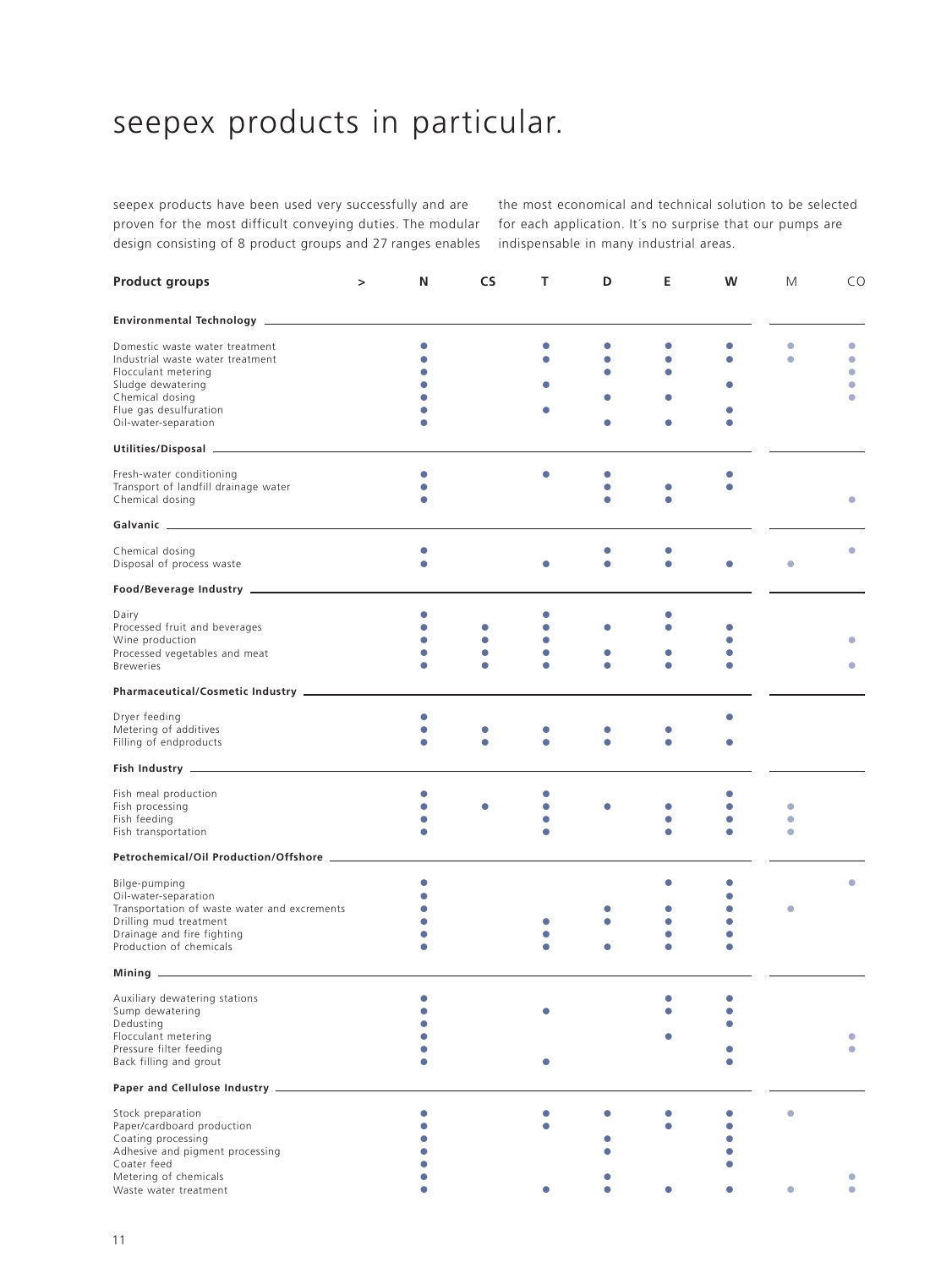| <b>Product groups</b>                                                        | > | N         | CS | т | D         | Е | w | М         | CO        |
|------------------------------------------------------------------------------|---|-----------|----|---|-----------|---|---|-----------|-----------|
| Dyeing Industry <b>Commission Commission Commission</b>                      |   |           |    |   |           |   |   |           |           |
| Metering and filling of colors                                               |   | $\bullet$ |    |   |           |   |   |           |           |
| Component metering                                                           |   |           |    |   |           |   |   |           |           |
| Latex foaming                                                                |   |           | ۰  |   |           |   |   |           |           |
| Waste water treatment                                                        |   |           |    |   |           |   |   |           | e         |
|                                                                              |   |           |    |   |           |   |   |           |           |
| Bilgewater handling                                                          |   |           |    |   |           |   |   |           |           |
| Oil-water separation                                                         |   |           |    |   |           |   |   |           |           |
| Liquid-mud transport<br>Waste disposal                                       |   |           |    |   |           |   |   | ۰         |           |
|                                                                              |   |           |    |   |           |   |   |           |           |
| Dye metering                                                                 |   | 0         |    |   |           |   |   |           |           |
| Transport of printing ink                                                    |   |           |    |   |           |   |   |           |           |
| Feeding of Latex coaters                                                     |   |           |    |   |           |   |   |           |           |
|                                                                              |   |           |    |   |           |   |   |           |           |
| Dewaxing                                                                     |   | $\bullet$ |    |   |           | c |   |           |           |
| Mobile dewatering                                                            |   | $\bullet$ |    |   |           |   |   |           |           |
| Transport of sealing compounds and protective coatings<br>Waste oil disposal |   | 0         |    |   | $\bullet$ |   |   |           |           |
| Paint and enamel processing                                                  |   | ۰         |    |   |           |   |   |           |           |
|                                                                              |   |           |    |   |           |   |   |           |           |
| Plaster and gypsum                                                           |   | $\bullet$ |    |   |           |   |   |           |           |
| Concrete coloring                                                            |   |           |    |   |           |   |   |           |           |
| Tunnel grout                                                                 |   |           |    |   |           |   |   |           |           |
| Waste water/sludge treatment                                                 |   |           |    |   |           |   |   |           |           |
| Dewatering                                                                   |   |           |    |   |           |   |   |           |           |
|                                                                              |   |           |    |   |           |   |   |           |           |
| Production of partical boards and MDF boards                                 |   | $\bullet$ |    |   |           |   |   |           |           |
| Lime metering                                                                |   |           |    |   |           |   |   |           |           |
| Metering of additives                                                        |   |           |    |   |           |   |   |           |           |
|                                                                              |   |           |    |   |           |   |   |           |           |
| Polymer production                                                           |   |           |    |   |           |   |   |           |           |
| Metering of additives<br>Processing of reaction agents                       |   | $\bullet$ | ۰  | O | c         |   |   |           |           |
| Dispersion handling                                                          |   |           |    |   |           |   |   |           |           |
|                                                                              |   |           |    |   |           |   |   |           |           |
| Processing of sugar cane and beets                                           |   | $\bullet$ |    |   |           |   |   |           |           |
| Diffusion, saturation, thickening                                            |   |           |    |   |           |   |   |           |           |
| Crystalization                                                               |   |           |    |   |           |   |   |           |           |
| Centrate                                                                     |   |           |    |   |           |   |   |           |           |
| Waste water treatment                                                        |   |           |    |   |           |   |   | $\bullet$ | $\bullet$ |
| Ceramic Industry __                                                          |   |           |    |   |           |   |   |           |           |
| Handling of suspensions<br>Metering of additives                             |   | 0         |    |   |           |   |   |           |           |
|                                                                              |   |           |    |   |           |   |   |           |           |
|                                                                              |   |           |    |   |           |   |   |           | O         |
| Feeding plants<br>Liquid manure transportation                               |   |           |    |   |           |   |   |           |           |
| Bio gas plant                                                                |   |           |    |   |           |   |   |           |           |
| Irrigation systems                                                           |   |           |    |   |           |   |   |           |           |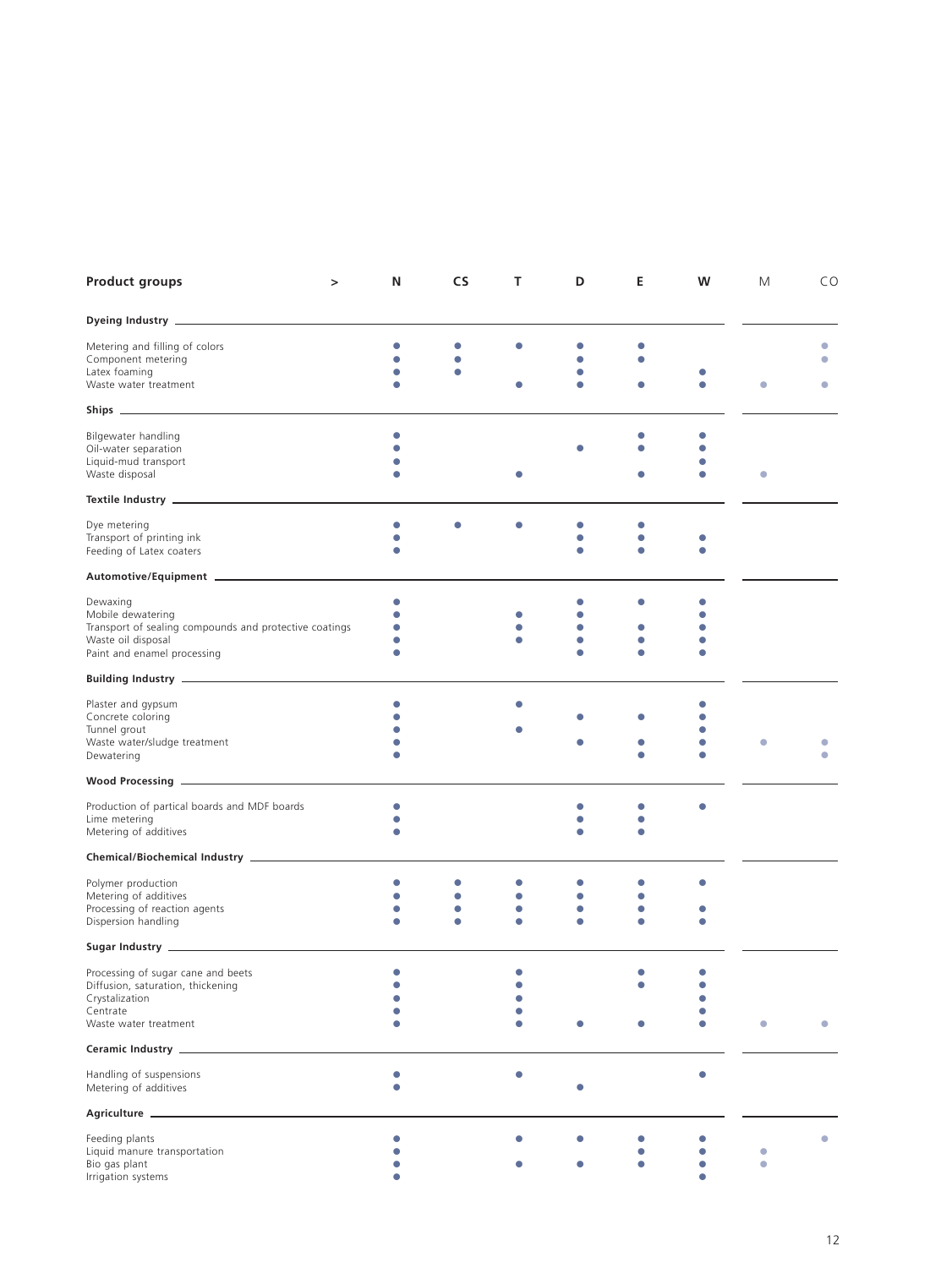# The seepex speciality: system solutions.

seepex is not only well known as leader in the manufacture of progressive cavity pumps, but it is increasingly recognised by its customers as expert in the design and supply of customised fluid/product-handling solutions. seepex's highly qualified engineers are outstanding in their professionalism, their knowledge of pumps, their applications and the industry sectors they support. They take pride in their ability to listen, understand customer's problems and create innovative engineering solutions that bring results.

seepex progressive cavity pumps and accessories, include piping, fittings and measuring devices as well as electronic controllers. These are optimized and integrated for each specific application. We consider the complete engineering task, including documentation and project planning.

#### **For example, seepex system solutions include**

- **•** Pump systems for specific metering applications including PLC controllers and instrumentation
- **•** Assembly of one or more pumps on special skids with associated pipe work
- **•** Process controllers and control cabinets
- **•** Reception hoppers and handling systems for dewatered sludge
- **•** Pumps with engine drives on portable skids
- **•**Pumps on trolleys

Additionally, we offer a complete Aftersales portfolio which includes installation and commissioning together with a full range of services to support the pump throughout the complete life cycle.